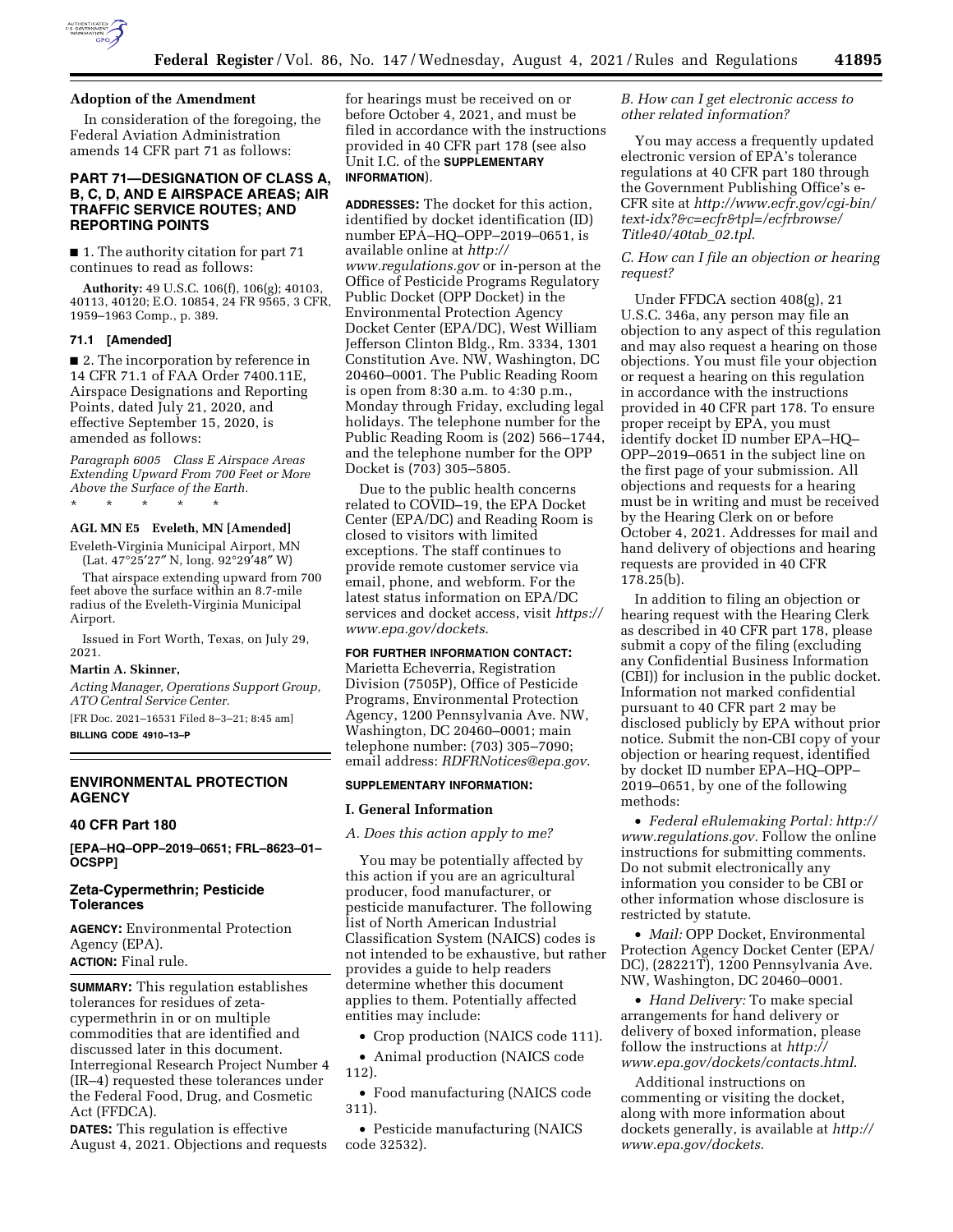## **II. Summary of Petitioned-For Tolerance**

In the **Federal Register** of April 15, 2020 (85 FR 20910) (FRL–10006–54), EPA issued a document pursuant to FFDCA section 408(d)(3), 21 U.S.C. 346a(d)(3), announcing the filing of a pesticide petition (PP 9E8790) by IR–4, Rutgers, The State University of New Jersey, 500 College Road East, Suite 201W, Princeton, NJ 08540. The petition requested EPA to establish tolerances in 40 CFR part 180 for residues of zetacypermethrin (S-cyano(3 phenoxyphenyl) methyl (±))(cis-trans 3- (2,2-dichloroethenyl)-2,2 dimethylcyclopropanecarboxylate), including its metabolites and degradates, measuring only total cypermethrin, cyano(3 phenoxyphenyl)methyl 3-(2,2 dichloroethenyl)-2,2 dimethylcyclopropane carboxylate, in or on 116 separate commodities and to remove 52 established commodities upon establishment of the new commodities. Due to the length of the

list of commodities, please refer to the Notice of Filing referenced above for a complete list of commodities to be established and removed. That document referenced a summary of the petition prepared by FMC, the registrant, which is available in the docket, *[http://www.regulations.gov.](http://www.regulations.gov)* A comment was received on the notice of filing. EPA's response to this comment is discussed in Unit IV.C.

Based upon review of the data supporting the petition, EPA is establishing some tolerances at different levels than were petitioned for and is also modifying some of the commodity definitions to be consistent with Agency nomenclature. The reason for these changes is explained in Unit IV.D.

## **III. Aggregate Risk Assessment and Determination of Safety**

Section 408(b)(2)(A)(i) of FFDCA allows EPA to establish a tolerance (the legal limit for a pesticide chemical residue in or on a food) only if EPA determines that the tolerance is ''safe.'' Section 408(b)(2)(A)(ii) of FFDCA defines ''safe'' to mean that ''there is a reasonable certainty that no harm will result from aggregate exposure to the pesticide chemical residue, including all anticipated dietary exposures and all other exposures for which there is reliable information.'' This includes exposure through drinking water and in residential settings but does not include occupational exposure. Section  $408(\overline{\text{b}})(2)(\text{C})$  of FFDCA requires EPA to give special consideration to exposure of infants and children to the pesticide

chemical residue in establishing a tolerance and to ''ensure that there is a reasonable certainty that no harm will result to infants and children from aggregate exposure to the pesticide chemical residue . . . .''

Consistent with FFDCA section 408(b)(2)(D), and the factors specified in FFDCA section 408(b)(2)(D), EPA has reviewed the available scientific data and other relevant information in support of this action. EPA has sufficient data to assess the hazards of and to make a determination on aggregate exposure for zetacypermethrin including exposure resulting from the tolerances established by this action. EPA's assessment of exposures and risks associated with zeta-cypermethrin follows.

## *A. Toxicological Profile*

EPA has evaluated the available toxicity data and considered its validity, completeness, and reliability as well as the relationship of the results of the studies to human risk. EPA has also considered available information concerning the variability of the sensitivities of major identifiable subgroups of consumers, including infants and children.

Type II pyrethroids, such as the cypermethrins (cypermethrin, zetacypermethrin, and alpha-cypermethrin), contain an alpha-cyano moiety, and in rats produce a syndrome that includes pawing, burrowing, salivation, hypothermia, and coarse tremors leading to choreoathetosis. The adverse outcome pathway (AOP) shared by pyrethroids involves the ability to interact with voltage-gated sodium channels (VGSCs) in the central and peripheral nervous system, leading to changes in neuron firing and, ultimately, neurotoxicity.

The toxicology database for the cypermethrins is considered complete with respect to guideline toxicity studies. While each active ingredient does not have its own complete database, studies have been bridged across the three chemicals and together are considered adequate for human health risk assessment. When evaluated together, the toxicity database for the cypermethrins can be used to characterize the overall suite of effects associated with cypermethrin exposure, including potential developmental and reproductive toxicity, immunotoxicity, and neurotoxicity.

The cypermethrins affect the nervous system, and neurotoxicity is the most sensitive effect observed throughout the toxicology database. Effects (clinical signs of neurotoxicity) were seen for all three compounds across species, sexes,

and routes of administration. The endpoints and points of departure (PODs) selected for risk assessment are based on neurotoxicity and are protective of all toxic effects observed in the database.

There was no evidence of increased quantitative or qualitative susceptibility in the available rat and rabbit developmental toxicity studies and rat two-generation reproductive studies with the cypermethrins. A developmental neurotoxicity (DNT) study with zeta-cypermethrin indicated increased sensitivity in the offspring, based on body weight changes in pups in the absence of treatment-related effects in maternal animals at the highest dose tested. However, there is a clear NOAEL for effects seen in pups, and the doses and endpoints selected for risk assessment are protective of the susceptibility.

For pyrethroid chemicals, the pharmacokinetics indicate that the onset of neurotoxicity is rapid, with the time to peak effect for neurobehavioral effects occurring within hours. This is followed by rapid metabolism and elimination that does not result in accumulation. For the cypermethrins, the points of departure (PODs) for clinical signs after single or repeated exposure are comparable across durations of exposure. Thus, consistent with this class of compounds, neurotoxicity is not considered to progress with repeated exposure. Therefore, repeated dosing is essentially a series of acute exposures. As there is no apparent increase in hazard from repeated/chronic exposures to cypermethrins, the acute exposure assessment is protective of chronic exposures. The totality of the information suggests that only single day risk assessments need to be conducted for the cypermethrins.

Cypermethrin is classified as a Group C ''Possible human carcinogen,'' based on an increased incidence of benign lung adenomas and adenomas plus carcinomas combined in females in a mouse carcinogenicity study. No tumors were seen in cypermethrin cancer studies in rats or in a cancer study in mice with alpha-cypermethrin. The Agency has determined that quantification of cancer risk using a non-linear approach (*i.e.,* RfD) will adequately account for all chronic toxicity, including carcinogenicity, that could result from exposure to the cypermethrins. While the Agency would typically use a chronic population adjusted dose (cPAD) to protect for cancer concerns, use of the acute population adjusted dose (aPAD) is considered protective because increasing toxicity with increasing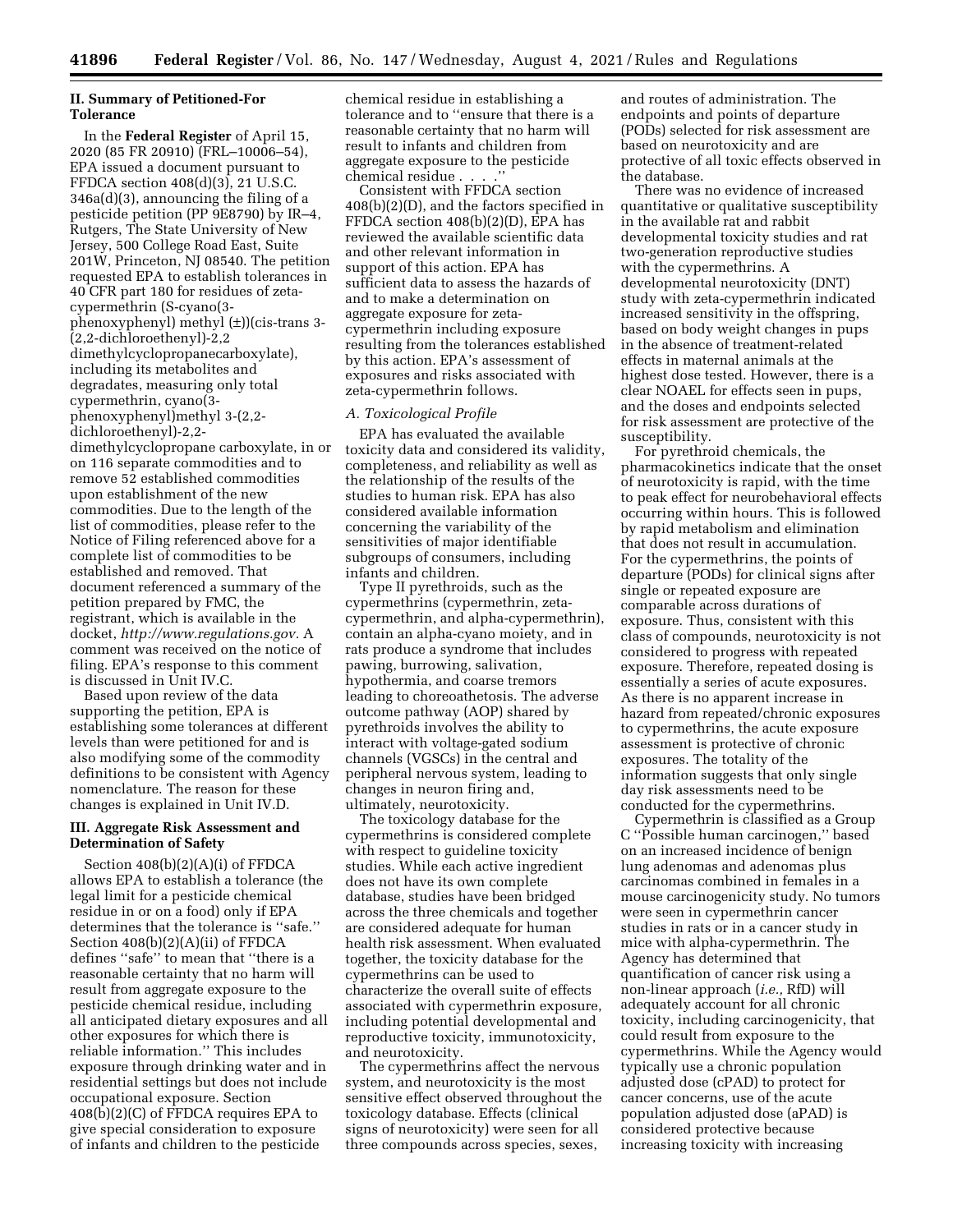duration of exposure is not demonstrated for the cypermethrins. The NOAEL in the mouse cancer study is 57 mg/kg/day and tumors were seen at 229 mg/kg/day. The acute point of departure (POD) of 7.16 mg/kg/day selected for risk assessment is 32-fold lower than the dose that induced lung tumors in mice. Only the mouse study with cypermethrin resulted in tumor formation: No evidence of carcinogenicity was observed in cancer studies in rats with cypermethrin or mice with alpha-cypermethrin.

Specific information on the studies received and the nature of the adverse effects caused by zeta-cypermethrin as well as the no-observed-adverse-effectlevel (NOAEL) and the lowest-observedadverse-effect-level (LOAEL) from the toxicity studies can be found at *[http://](http://www.regulations.gov) [www.regulations.gov](http://www.regulations.gov)* in the document titled ''Zeta-Cypermethrin, Human Health Risk Assessment for a Proposed Use on Basil and Various Crop Group Expansions and Conversions'' (hereinafter ''Zeta-Cypermethrin Human Health Risk Assessment'') on pages 45– 51 in docket ID number EPA–HQ–OPP– 2019–0651.

## *B. Toxicological Points of Departure/ Levels of Concern*

Once a pesticide's toxicological profile is determined, EPA identifies toxicological points of departure (POD) and levels of concern to use in evaluating the risk posed by human exposure to the pesticide. For hazards that have a threshold below which there is no appreciable risk, the toxicological POD is used as the basis for derivation of reference values for risk assessment. PODs are developed based on a careful analysis of the doses in each toxicological study to determine the dose at which no adverse effects are observed (the NOAEL) and the lowest dose at which adverse effects of concern are identified (the LOAEL). Uncertainty/ safety factors are used in conjunction with the POD to calculate a safe exposure level—generally referred to as a population-adjusted dose (PAD) or a reference dose (RfD)—and a safe margin of exposure (MOE). For non-threshold risks, the Agency assumes that any amount of exposure will lead to some degree of risk. Thus, the Agency estimates risk in terms of the probability of an occurrence of the adverse effect expected in a lifetime. For more information on the general principles EPA uses in risk characterization and a complete description of the risk assessment process, see *[http://](http://www2.epa.gov/pesticide-science-and-assessing-pesticide-risks/assessing-human-health-risk-pesticide) [www2.epa.gov/pesticide-science-and](http://www2.epa.gov/pesticide-science-and-assessing-pesticide-risks/assessing-human-health-risk-pesticide)[assessing-pesticide-risks/assessing](http://www2.epa.gov/pesticide-science-and-assessing-pesticide-risks/assessing-human-health-risk-pesticide)[human-health-risk-pesticide.](http://www2.epa.gov/pesticide-science-and-assessing-pesticide-risks/assessing-human-health-risk-pesticide)* 

A summary of the toxicological endpoints for zeta-cypermethrin used for human risk assessment can be found in the Zeta-Cypermethrin Human Health Risk Assessment.

#### *C. Exposure Assessment*

1. *Dietary exposure from food and feed uses.* In evaluating dietary exposure to zeta-cypermethrin, EPA considered exposure under the petitioned-for tolerances as well as all existing tolerances for the cypermethrins in 40 CFR 180.418. EPA assessed dietary exposures from zetacypermethrin in food as follows:

i. *Acute exposure.* Quantitative acute dietary exposure and risk assessments are performed for a food-use pesticide, if a toxicological study has indicated the possibility of an effect of concern occurring as a result of a 1-day or single exposure.

In conducting the acute dietary exposure assessment, EPA used the 2003–2008 food consumption data from the U.S. Department of Agriculture's National Health and Nutrition Examination Survey, What We Eat in America (NHANES/WWEIA). The acute dietary exposure assessment is a refined probabilistic assessment based on tolerance level residues for most commodities and Pesticide Data Program (PDP) monitoring data for the commodities that make the most significant contribution to dietary risk. Estimates of the maximum percent crop treated were used for the same commodities for which PDP data were used and for one commodity for which the tolerance was used. Additional information on the assumptions used in the acute assessment can be found on pages 35–36 in the Zeta-Cypermethrin Human Health Risk Assessment.

ii. *Chronic exposure.* A chronic dietary risk assessment is not required for zeta-cypermethrin because repeated exposure does not result in a POD lower than that resulting from acute exposure. Therefore, the acute dietary risk assessment is protective of chronic dietary risk. However, EPA performed a chronic dietary exposure assessment for use in the aggregate assessment, since there are residential exposures for zetacypermethrin that need to be aggregated with background exposure from dietary sources. In the aggregate human health risk assessment, the average or chronic exposure estimates are combined with the appropriate residential exposure estimates and compared to the POD for zeta-cypermethrin.

The chronic dietary exposure assessment is a highly refined assessment based on Pesticide Data Program (PDP) monitoring data for most

commodities. Tolerance level residues were used for a small number of commodities including fresh and dried basil; however, these commodities are not highly consumed and, therefore, they make a negligible contribution to the dietary risk. Refining the residue estimates for these commodities would have an insignificant effect on exposure estimates. As with the acute assessment, conservative default processing factors were generally used for the processed commodities for which they were available. The Agency made the conservative assumption that 100% of all commodities would be treated. When monitoring data were used, average residues were calculated by incorporating  $\frac{1}{2}$  limit of detection (LOD) values for all non-detects. No zeros were used to calculate the average residues. The cypermethrins have food handling establishment (FHE) uses that need to be accounted for in the chronic dietary exposure assessment. For these uses, EPA used a residue value of onehalf the tolerance. BEAD provided an estimate of the probability that a food item a person consumes contains residues as a result of treatment in an FHE at some point with any pesticide. It is not specific to the cypermethrins. This estimate is 4.65%. In the chronic assessment, this value was used for the same commodities as the ones with the FHE residue value (0.025 ppm). In cases where the total anticipated residue from the FHE use exceeded the total anticipated residue from the agricultural use, the FHE anticipated residue was used.

iii. *Cancer.* Cypermethrin is classified as a Group C ''Possible human carcinogen,'' based on an increased incidence of benign lung adenomas and adenomas plus carcinomas combined in females in a mouse carcinogenicity study on cypermethrin. The Agency has determined that quantification of risk using a non-linear approach (*i.e.,* aPAD or aRfD) will adequately account for all chronic toxicity, including carcinogenicity, that could result from exposure to the cypermethrins.

iv. *Anticipated residue and PCT information.* Section 408(b)(2)(E) of FFDCA authorizes EPA to use available data and information on the anticipated residue levels of pesticide residues in food and the actual levels of pesticide residues that have been measured in food. If EPA relies on such information, EPA must require pursuant to FFDCA section  $408(f)(1)$  that data be provided 5 years after the tolerance is established, modified, or left in effect, demonstrating that the levels in food are not above the levels anticipated. For the present action, EPA will issue such data call-ins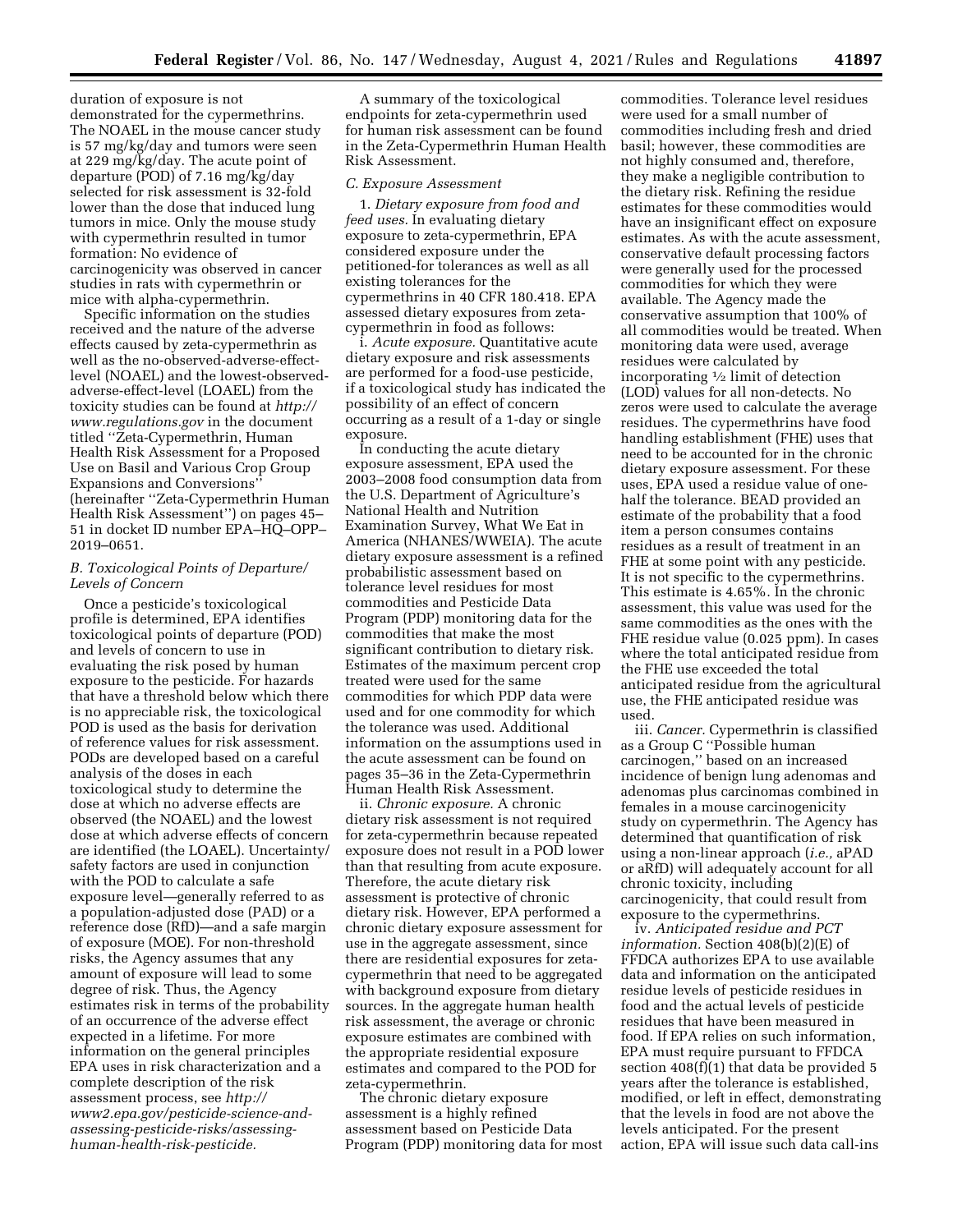as are required by FFDCA section 408(b)(2)(E) and authorized under FFDCA section 408(f)(1). Data will be required to be submitted no later than 5 years from the date of issuance of these tolerances.

Section 408(b)(2)(F) of FFDCA states that the Agency may use data on the actual percent of food treated for assessing chronic dietary risk only if:

• Condition a: The data used are reliable and provide a valid basis to show what percentage of the food derived from such crop is likely to contain the pesticide residue.

• Condition b: The exposure estimate does not underestimate exposure for any significant subpopulation group.

• Condition c: Data are available on pesticide use and food consumption in a particular area and the exposure estimate does not understate exposure for the population in such area.

In addition, the Agency must provide for periodic evaluation of any estimates used. To provide for the periodic evaluation of the estimate of PCT as required by FFDCA section 408(b)(2)(F), EPA may require registrants to submit data on PCT.

For the acute assessment, the following PCT assumptions were made:

#### Cypermethrin

The following maximum percent crop treated estimates were used in the acute dietary risk assessment for the following crops that are currently registered for cypermethrin: Lettuce, head: 5%; lettuce, leaf: 5%; broccoli: 10%; cabbage: 10%; cauliflower: 10%.

#### Zeta-Cypermethrin

The following maximum percent crop treated estimates were used in the acute dietary risk assessment for the following crops that are currently registered for zeta-cypermethrin: Lettuce, head: 75%; lettuce, leaf: 75%; spinach: 55%; celery: 60%; broccoli: 30%; cabbage: 45%; cauliflower: 25%; bean, green: 20%; tomato, puree: 20%; orange, juice: 55%; grapefruit, juice: 65%; peach: 10%; grape: 5%; rice: 15%; sugarcane: 2.5%.

#### Alpha-Cypermethrin

The following maximum percent crop treated estimates were used in the acute dietary risk assessment for the following crops that are currently registered for cypermethrin: Lettuce, head: 20%; lettuce, leaf: 20%; spinach: 2.5%; celery: 2.5%; broccoli: 2.5%; cabbage: 2.5%; cauliflower: 2.5%; bean, green: 2.5%; tomato, puree: 2.5%; orange, juice: 2.5%; grapefruit, juice: 2.5%; rice: 85%.

In the chronic assessment, the Agency made the conservative assumption of

100% crop treated for all commodities with established tolerances. However, PCT was effectively incorporated into the assessment through the use of monitoring data for some commodities, which reflect the PCT for commodities in commerce. For the FHE uses, EPA incorporated an estimate of the probability that a food item a person consumes contains residues as a result of treatment in an FHE at some point with any pesticide. This estimate is 4.65%, which is not specific to the cypermethrins. In the chronic assessment, EPA used this value for all commodities that do not have established tolerances. EPA also used this value when the total anticipated residue for a commodity was higher for the FHE use than it was for the agricultural use.

In most cases, EPA uses available data from United States Department of Agriculture/National Agricultural Statistics Service (USDA/NASS), proprietary market surveys, and California Department of Pesticide Regulation (CalDPR) Pesticide Use Reporting (PUR) for the chemical/crop combination for the most recent 10 years. EPA uses an average PCT for chronic dietary risk analysis and a maximum PCT for acute dietary risk analysis. The average PCT figure for each existing use is derived by combining available public and private market survey data for that use, averaging across all observations, and rounding to the nearest 5%, except for those situations in which the average PCT is less than 1% or less than 2.5%. In those cases, the Agency would use less than 1% or less than 2.5% as the average PCT value, respectively. The maximum PCT figure is the highest observed maximum value reported within the most recent 10 years of available public and private market survey data for the existing use and rounded up to the nearest multiple of 5%, except where the maximum PCT is less than 2.5%, in which case, the Agency uses less than 2.5% as the maximum PCT.

The Agency believes that the three conditions discussed in Unit III.C.1.iv. have been met. With respect to Condition a, PCT estimates are derived from Federal and private market survey data, which are reliable and have a valid basis. The Agency is reasonably certain that the percentage of the food treated is not likely to be an underestimation. As to Conditions b and c, regional consumption information and consumption information for significant subpopulations is taken into account through EPA's computer-based model for evaluating the exposure of

significant subpopulations including several regional groups. Use of this consumption information in EPA's risk assessment process ensures that EPA's exposure estimate does not understate exposure for any significant subpopulation group and allows the Agency to be reasonably certain that no regional population is exposed to residue levels higher than those estimated by the Agency. Other than the data available through national food consumption surveys, EPA does not have available reliable information on the regional consumption of food to which zeta-cypermethrin may be applied in a particular area.

2. *Dietary exposure from drinking water.* The Agency used screening level water exposure models in the dietary exposure analysis and risk assessment for zeta-cypermethrin in drinking water. Further information regarding EPA drinking water models used in pesticide exposure assessment can be found at *[http://www2.epa.gov/pesticide-science](http://www2.epa.gov/pesticide-science-and-assessing-pesticide-risks/about-water-exposure-models-used-pesticide)[and-assessing-pesticide-risks/about](http://www2.epa.gov/pesticide-science-and-assessing-pesticide-risks/about-water-exposure-models-used-pesticide)[water-exposure-models-used-pesticide.](http://www2.epa.gov/pesticide-science-and-assessing-pesticide-risks/about-water-exposure-models-used-pesticide)* 

Based on the Surface Water Concentration Calculator (SWCC) and the Pesticide Root Zone Model for Groundwater (PRZM–GW), for the acute dietary risk assessment, EPA used an estimated drinking water concentration (EDWC) of 3.5 ppb in the DEEM–FCID Model. For the chronic exposure assessment (used to determine background exposure from food and drinking water for the purpose of aggregate risk assessment), EPA used a value of 0.035 ppb for both direct and indirect water. The groundwater estimate of 0.0036 ppb was much lower than surface water residues; therefore, the Agency used the surface water EDWCs in the assessments. The use of the surface water values in the dietary exposure assessment is protective of potential exposure through groundwater sources of drinking water.

3. *From non-dietary exposure.* The term ''residential exposure'' is used in this document to refer to nonoccupational, non-dietary exposure (*e.g.,* for lawn and garden pest control, indoor pest control, termiticides, and flea and tick control on pets). The cypermethrins are registered for a variety of non-agricultural purposes including recreational sites (*i.e.,* golf courses, athletic fields); indoor residential/commercial/industrial sites/ structural/perimeter and lawn uses; gardens and trees; as well as mosquito adulticide, termiticide, and pet uses. The current action does not add any new uses with residential exposures.

For assessing aggregate exposure to adults, the Agency used exposures from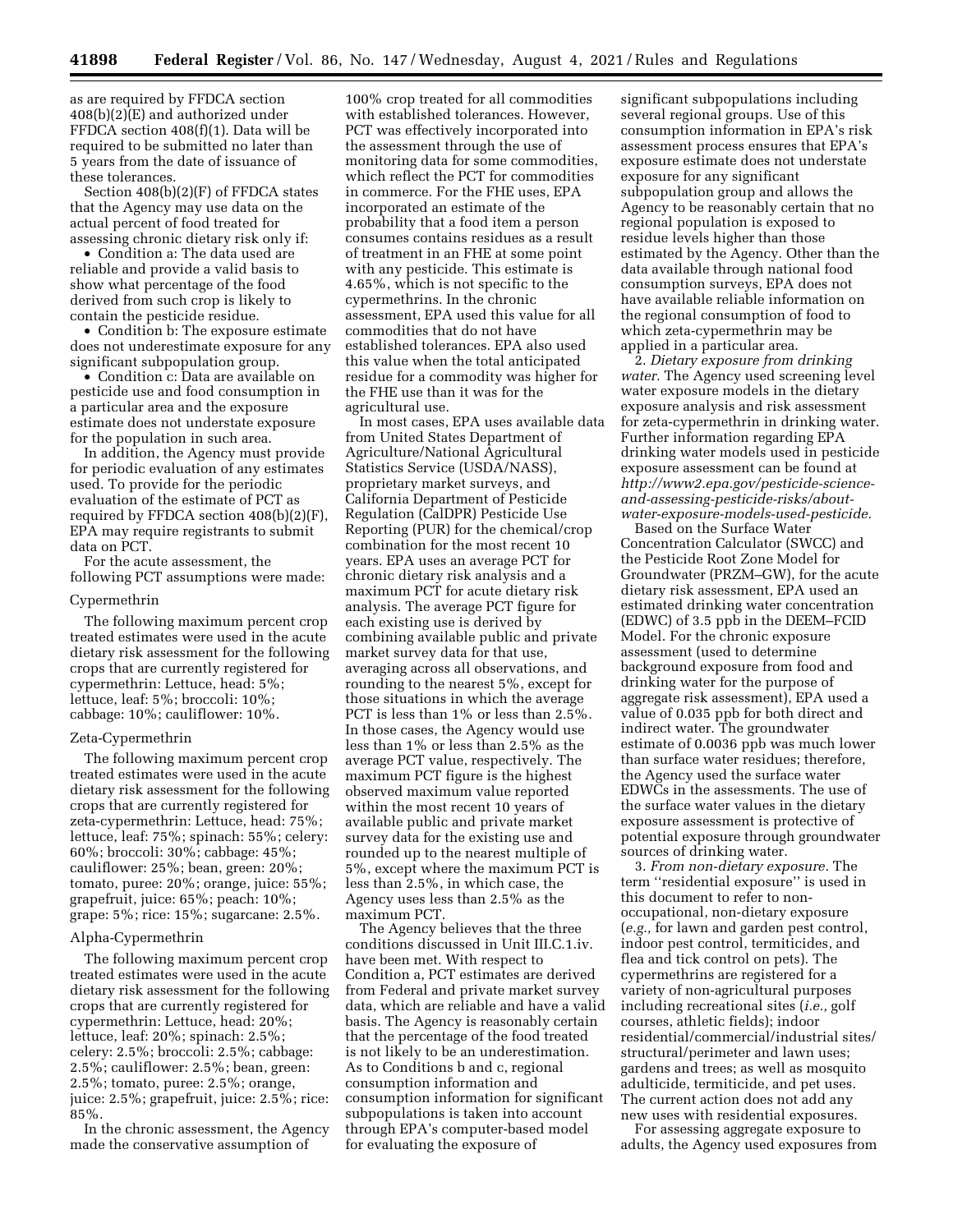the inhalation handler scenario from applying cypermethrin with a sprinkler can to home gardens. For assessing aggregate exposure to children, the Agency used exposures to children 1 to <2 years old (dermal and incidental oral) from post-application exposure to pets treated with the pet medallion/tag formulated with zeta-cypermethrin.

The PODs for the oral and dermal routes are based on the same effects: Therefore, for children, the oral and dermal routes can be combined. Since the levels of concern for incidental oral risk and inhalation risk are different (100 and 30), the aggregate risk index (ARI) approach was used to calculate aggregate exposure and risk for adults. An ARI ≥1 is not of concern.

Further information regarding EPA standard assumptions and generic inputs for residential exposures may be found at *[http://www2.epa.gov/pesticide](http://www2.epa.gov/pesticide-science-and-assessing-pesticide-risks/standard-operating-procedures-residential-pesticide)[science-and-assessing-pesticide-risks/](http://www2.epa.gov/pesticide-science-and-assessing-pesticide-risks/standard-operating-procedures-residential-pesticide)  [standard-operating-procedures](http://www2.epa.gov/pesticide-science-and-assessing-pesticide-risks/standard-operating-procedures-residential-pesticide)[residential-pesticide.](http://www2.epa.gov/pesticide-science-and-assessing-pesticide-risks/standard-operating-procedures-residential-pesticide)* 

4. *Cumulative effects from substances with a common mechanism of toxicity.*  Section 408(b)(2)(D)(v) of FFDCA requires that, when considering whether to establish, modify, or revoke a tolerance, the Agency consider ''available information'' concerning the cumulative effects of a particular pesticide's residues and ''other substances that have a common mechanism of toxicity.''

The Agency has determined that the pyrethroids and pyrethrins share a common mechanism of toxicity *[http://](http://www.regulations.gov) [www.regulations.gov;](http://www.regulations.gov)* EPA–HQ–OPP– 2008–0489–0006. As explained in that document, the members of this group share the ability to interact with voltagegated sodium channels ultimately leading to neurotoxicity. In 2011, after establishing a common mechanism grouping for the pyrethroids and pyrethrins, the Agency conducted a cumulative risk assessment (CRA) which is available at *[http://](http://www.regulations.gov) [www.regulations.gov;](http://www.regulations.gov)* EPA–HQ–OPP– 2011–0746. In that document, the Agency concluded that cumulative exposures to pyrethroids (based on pesticidal uses registered at the time the assessment was conducted) did not present risks of concern. For information regarding EPA's efforts to evaluate the risk of exposure to this class of chemicals, refer to *[https://](https://www.epa.gov/ingredients-used-pesticide-products/pyrethrins-and-pyrethroids) [www.epa.gov/ingredients-used](https://www.epa.gov/ingredients-used-pesticide-products/pyrethrins-and-pyrethroids)[pesticide-products/pyrethrins-and](https://www.epa.gov/ingredients-used-pesticide-products/pyrethrins-and-pyrethroids)[pyrethroids.](https://www.epa.gov/ingredients-used-pesticide-products/pyrethrins-and-pyrethroids)* 

Since the 2011 CRA, for each new pyrethroid and pyrethrin use, the Agency has conducted a screen to evaluate any potential impacts on the CRA prior to those uses being granted.

The most recent screen, which takes into account the previous uses and the new use on basil, demonstrates that the new uses will not significantly impact the cumulative assessment because dietary exposures comprise only a minor contribution to the total pyrethroid exposure. Therefore, there are no cumulative risks of concern for the pyrethroids and pyrethrins.

#### *D. Safety Factor for Infants and Children*

1. *In general.* Section 408(b)(2)(C) of FFDCA provides that EPA shall apply an additional tenfold (10X) margin of safety for infants and children in the case of threshold effects to account for prenatal and postnatal toxicity and the completeness of the database on toxicity and exposure unless EPA determines based on reliable data that a different margin of safety will be safe for infants and children. This additional margin of safety is commonly referred to as the FQPA Safety Factor (SF). In applying this provision, EPA either retains the default value of 10X, or uses a different additional safety factor when reliable data available to EPA support the choice of a different factor.

2. *Prenatal and postnatal sensitivity.*  No evidence of increased qualitative or quantitative susceptibility was noted in the developmental toxicity or reproduction studies for the cypermethrins. However, quantitative susceptibility was seen in the rat developmental neurotoxicity (DNT) study with zeta-cypermethrin with an increased sensitivity in the offspring based on body weight changes in pups (5–10%) in the absence of adverse, treatment-related effects in maternal animals. The results from the DNT study are very similar to results observed in the reproduction studies where body weight (BW) changes (decreased BW gain) were seen in maternal and offspring animals at doses similar to those in the DNT study, with no indication of increased susceptibility. Therefore, there is no residual concern for effects observed in the study and a clear developmental NOAEL and LOAEL were identified.

3. *Conclusion.* EPA has determined that reliable data show the safety of infants and children would be adequately protected if the FQPA SF were reduced to 1X. That decision is based on the following findings:

i. The toxicity database for the cypermethrins is complete.

ii. Like other pyrethroids, the cypermethrins cause neurotoxicity by interacting with sodium channels, leading to clinical signs of neurotoxicity. These effects are well

characterized and adequately assessed by the available guideline and nonguideline studies. There are no residual uncertainties with regard to evidence of neurotoxicity for the cypermethrins.

iii. No evidence of increased qualitative or quantitative susceptibility was noted in the developmental toxicity or reproduction studies for the cypermethrins. However, quantitative susceptibility was seen in the rat developmental neurotoxicity (DNT) study, but for the reasons discussed in Unit III.D.2, there is no residual concern for effects observed in the study and a clear developmental NOAEL and LOAEL were identified.

iv. There are no residual uncertainties identified in the exposure databases. The dietary exposure assessments account for parent and metabolites of concern. The assessments include percent crop treated assumptions and conservative, default processing factors. Furthermore, conservative, upper-bound assumptions were used to determine exposure through drinking water and residential sources, such that these exposures have not been underestimated.

#### *E. Aggregate Risks and Determination of Safety*

EPA determines whether acute and chronic dietary pesticide exposures are safe by comparing aggregate exposure estimates to the acute PAD (aPAD) and chronic PAD (cPAD). For linear cancer risks, EPA calculates the lifetime probability of acquiring cancer given the estimated aggregate exposure. Short-, intermediate-, and chronic-term risks are evaluated by comparing the estimated aggregate food, water, and residential exposure to the appropriate PODs to ensure that an adequate MOE exists.

1. *Acute risk.* An acute aggregate risk assessment takes into account acute exposure estimates from dietary consumption of food and drinking water. Using the exposure assumptions described in this unit for acute exposure, EPA has concluded that acute exposure to zeta-cypermethrin from food and water will utilize 35% of the aPAD for adults 20 to 49 years old, the population group receiving the greatest exposure.

2. *Chronic risk.* A chronic dietary risk assessment is not required for zetacypermethrin because repeated exposure does not result in a POD lower than that resulting from acute exposure. Therefore, the acute dietary risk assessment is protective of chronic dietary risk.

3. *Short-term risk.* Short-term aggregate exposure takes into account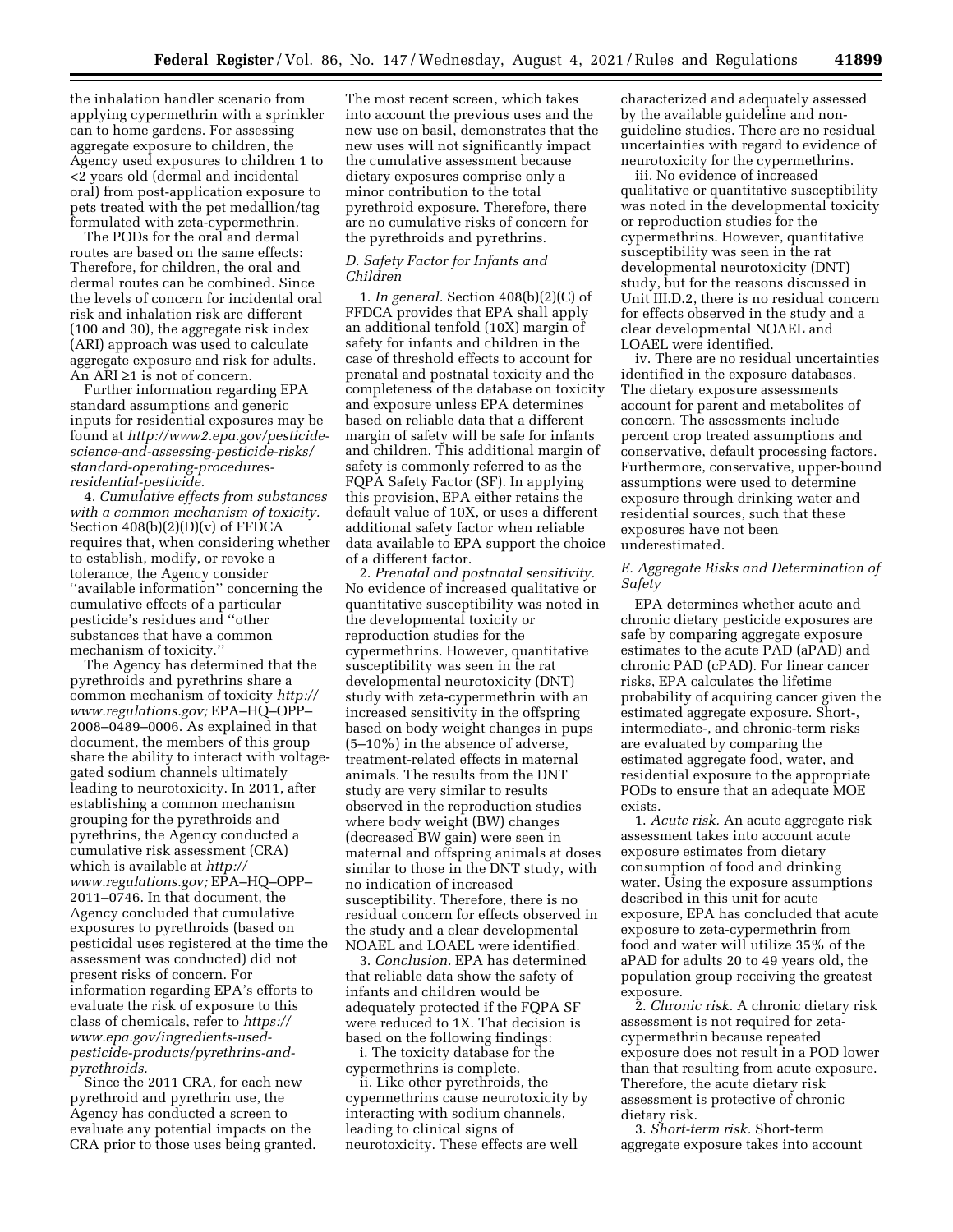short-term residential exposure plus chronic exposure to food and water (considered to be a background exposure level). Zeta-cypermethrin is registered for uses that could result in short-term residential exposure, and the Agency has determined that it is appropriate to aggregate chronic exposure through food and water with short-term residential exposures to zetacypermethrin.

Using the exposure assumptions described in this unit for short-term exposures, EPA has concluded the combined short-term food, water, and residential exposures result in an aggregate MOE of 140 for children and an ARI of 4.7 for adults. Because EPA's level of concern for zeta-cypermethrin is an MOE of 100 or below, or an ARI of 1 or below, these MOEs/ARIs are not of concern.

4. *Intermediate-term risk.*  Intermediate-term aggregate exposure takes into account intermediate-term residential exposure plus chronic exposure to food and water (considered to be a background exposure level). While there is potential intermediateterm residential exposure, because the single dose and repeat dosing cypermethrin studies show that repeat exposures do not result in lower points of departure, the residential assessments are conducted as a series of acute exposures and the same endpoint is used regardless of duration. Therefore, the short-term aggregate assessment is considered protective of any intermediate-term exposures.

5. *Aggregate cancer risk for U.S. population.* EPA has classified zetacypermethrin as a ''possible human carcinogen'' and determined that a nonlinear approach should be used for cancer assessment. As the acute dietary exposure estimates are not of concern, cancer risk is not of concern.

6. *Determination of safety.* Based on these risk assessments, EPA concludes that there is a reasonable certainty that no harm will result to the general population, or to infants and children from aggregate exposure to zetacypermethrin residues.

#### **IV. Other Considerations**

#### *A. Analytical Enforcement Methodology*

Adequate tolerance-enforcement methods are available in *PAM Volume II* for determining residues of zetacypermethrin in plant (Method I) and livestock (Method II) commodities. Both methods are gas chromatographic methods with electron-capture detection (GC/ECD). These methods are not stereospecific; therefore, no distinction is made between residues of

cypermethrin (all 8 stereoisomers), zetacypermethrin (enriched in 4 isomers) and alpha-cypermethrin (enriched in 2 isomers).

## *B. International Residue Limits*

In making its tolerance decisions, EPA seeks to harmonize U.S. tolerances with international standards whenever possible, consistent with U.S. food safety standards and agricultural practices. EPA considers the international maximum residue limits (MRLs) established by the Codex Alimentarius Commission (Codex), as required by FFDCA section 408(b)(4). The Codex Alimentarius is a joint United Nations Food and Agriculture Organization/World Health Organization food standards program, and it is recognized as an international food safety standards-setting organization in trade agreements to which the United States is a party. EPA may establish a tolerance that is different from a Codex MRL; however, FFDCA section 408(b)(4) requires that EPA explain the reasons for departing from the Codex level.

There is no Codex MRL for cypermethrin or the enriched forms, alpha- and zeta-cypermethrin, in/on basil. There are, however, Codex MRLs for numerous commodities contained in the crop groups and subgroups for which tolerances are being established in this rulemaking. EPA is harmonizing the tolerances with Codex MRLs for teff, grain; tomato; the commodities in the fruit, stone group 12–12, fruit, citrus subgroups 10–10A, 10–10B, and 10– 10C, and the nut, tree, group 14–12; edible podded beans and peas; and dried beans and peas.

EPA is not harmonizing several U.S. tolerances with corresponding Codex MRLs because the Codex MRLs are lower than the U.S. tolerances. The available residue data indicate that use under registered U.S. pesticide products would exceed the Codex MRLs and thus harmonizing could result in food being adulterated when following approved label instructions. EPA does not consider the lack of harmonization in these instances to provide a trade barrier to imports since commodities that comply with the Codex MRL could be imported into the United States. The U.S. tolerances that are not being harmonized for this reason are onion, bulb, subgroup 3–07A; onion, green, subgroup 3–07B; fruit, small, vine climbing, except fuzzy kiwifruit, subgroup 13–07F; rapeseed, subgroup 20A; sunflower, subgroup 20B; cottonseed, subgroup 20C; quinoa, grain; leafy greens subgroup 4–16A; *Brassica,* leafy greens, subgroup 4–16B;

vegetable, *Brassica,* head and stem, group 5–16; fruit, pome, group 11–10; and kohlrabi.

In addition, EPA is establishing tolerances for the fruiting vegetable crop group 8–10, which includes tomato, bell pepper, nonbell pepper, eggplant, and okra, at 0.2 ppm because the available representative commodity data support establishing the crop group at 0.2 ppm. While this action harmonizes with the Codex MRL for tomato, it results in tolerance levels for the other commodities in the crop group being different from the Codex MRLs for other commodities in that group since Codex has established different levels for the different commodities. EPA has determined it is appropriate to maintain the crop group based on the representative commodity data supporting the group tolerance. Finally, EPA is not harmonizing tolerances for succulent shelled beans and peas commodities with the Codex MRLs for such commodities because the magnitude of the difference is too great. The current tolerance for the subgroup is 0.1 ppm, versus the Codex MRL of 0.7 ppm. In addition, the U.S. tolerance is currently harmonized with the Canadian MRL of 0.1 ppm for succulent shelled peas.

#### *C. Response to Comments*

One comment was received in response to the Notice of Filing. The comment stated in part that the Agency should ''deny ir4 rutgers chemical profiteering college from getting a permit.'' Although the Agency recognizes that some individuals believe that pesticides should be banned on agricultural crops, the existing legal framework provided by section 408 of the FFDCA authorizes EPA to establish tolerances when it determines that the tolerance is safe. Upon consideration of the validity, completeness, and reliability of the available data as well as other factors the FFDCA requires EPA to consider, EPA has determined that the zeta-cypermethrin tolerances are safe. The commenter has provided no information indicating that a safety determination cannot be supported.

## *D. Revisions to Petitioned-For Tolerances*

Commodity definitions have been corrected to be consistent with Agency nomenclature. Also, EPA is not establishing a tolerance for edible podded pea as requested because the commodity is being removed from the proposed crop group 6–19. Edible podded pea is being removed from proposed crop group 6–19 because it is not referring to any specific pea.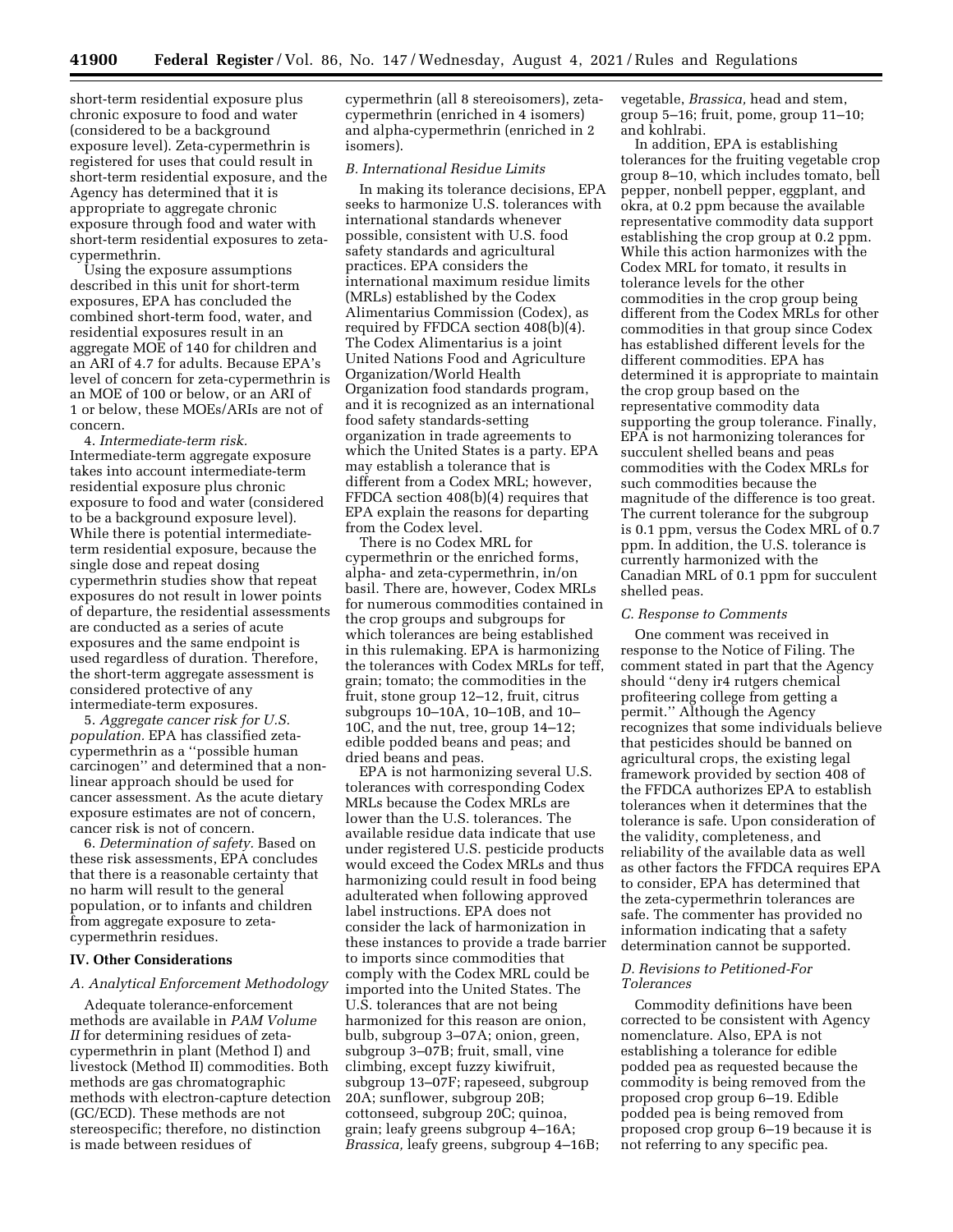The petitioner requested a tolerance of 0.7 ppm for the individual commodities in the proposed revisions to crop subgroup 6B, succulent shelled pea and bean subgroup. EPA is not revising the level of the individual tolerances because the magnitude of the difference is too great. The current tolerance for the subgroup is 0.1 ppm. In addition, the U.S. tolerance is currently harmonized with the Canadian MRL of 0.1 ppm for succulent shelled peas.

The petitioner requested a tolerance of 0.35 ppm for fruit, citrus, group 10– 10. Codex has established MRLs of 0.3 ppm for citrus except pummelo and shaddock, and 0.5 ppm for the pummelo and grapefruits subgroup (including shaddock-like hybrids among other grapefruits). The 0.3 ppm Codex MRL is based on U.S. residue data. As a result, the Agency is establishing a tolerance of 0.3 ppm for the orange subgroup 10– 10A and the lemon/lime subgroup 10– 10B. The Agency is also establishing a tolerance of 0.5 ppm for the grapefruit subgroup 10–10C to harmonize with the Codex MRL of 0.5 ppm for the pummelo and grapefruits subgroup.

The petitioner requested a tolerance of 0.2 ppm for teff, grain. There is a Codex MRL of 0.3 ppm for Cereal grains except rice, barley, oats, rye, and wheat. The Codex cereal grains crop group includes teff. As a result, EPA is setting the tolerance on teff, grain at 0.3 ppm to harmonize with Codex.

#### *E. International Trade Considerations*

In this rule, EPA is establishing a lower tolerance for zeta-cypermethrin residues in or on the orange subgroup 10–10–A and the lemon/lime subgroup 10–10B than the current tolerance. The current tolerance for the fruit, citrus, group 10 is 0.35 ppm. For the reasons explained in Unit IV.D of this document (*i.e.,* to harmonize with the Codex MRLs), the Agency believes these revised, lower tolerances are appropriate.

In accordance with the World Trade Organization's (WTO) Sanitary and Phytosanitary Measures (SPS) Agreement, EPA intends to notify the WTO of the changes to these tolerances in order to satisfy its obligations under the Agreement. In addition, the SPS Agreement requires that Members provide a ''reasonable interval'' between the publication of a regulation subject to the Agreement and its entry into force to allow time for producers in exporting Member countries to adapt to the new requirement. Accordingly, EPA is establishing an expiration date for the existing tolerance to allow this tolerance to remain in effect for a period of six

months after the effective date of this final rule. After the 6-month period expires, this tolerance will be reduced or revoked, as indicated in the regulatory text, and allowable residues on fruit, citrus, group 10 must conform to the tolerance for subgroups 10–10A and 10–10B.

This reduction in tolerance level is not discriminatory; the same food safety standard contained in the FFDCA applies equally to domestically produced and imported foods. The new tolerance level is supported by available residue data.

#### **V. Conclusion**

Therefore, tolerances are established for residues of zeta-cypermethrin in or on the following commodities: Basil, dried leaves at 40 ppm; Basil, fresh leaves at 7 ppm; Bean, adzuki, dry seed at 0.05 ppm; Bean, American potato, dry seed at 0.05 ppm; Bean, asparagus, dry seed at 0.05 ppm; Bean, asparagus, edible podded at 0.7 ppm; Bean, black, dry seed at 0.05 ppm; Bean, broad, dry seed at 0.05 ppm; Bean, broad, succulent shelled at 0.1 ppm; Bean, catjang, edible podded at 0.7 ppm; Bean, catjang, dry seed at 0.05 ppm; Bean, catjang, succulent shelled at 0.1 ppm; Bean, cranberry, dry seed at 0.05 ppm; Bean, dry, dry seed at 0.05 ppm; Bean, field, dry seed at 0.05 ppm; Bean, French, dry seed at 0.05 ppm; Bean, French, edible podded at 0.7 ppm; Bean, garden, dry seed at 0.05 ppm; Bean, garden, edible podded at 0.7 ppm; Bean, goa, dry seed at 0.05 ppm; Bean, goa, edible podded at 0.7 ppm; Bean, goa, succulent shelled at 0.1 ppm; Bean, great northern, dry seed at 0.05 ppm; Bean, green, dry seed at 0.05 ppm; Bean, green, edible podded at 0.7 ppm; Bean, guar, dry seed at 0.05 ppm; Bean, guar, edible podded at 0.7 ppm; Bean, kidney, dry seed at 0.05 ppm; Bean, kidney, edible podded at 0.7 ppm; Bean, lablab, dry seed 0.05 ppm; Bean, lablab, edible podded 0.7 ppm; Bean, lablab, succulent shelled at 0.1 ppm; Bean, lima, dry seed at 0.05 ppm; Bean, lima, succulent shelled at 0.1 ppm; Bean, morama, dry seed at 0.05 ppm; Bean, moth, dry seed at 0.05 ppm; Bean, moth, edible podded at 0.7 ppm; Bean, moth, succulent shelled at 0.1 ppm; Bean, mung, dry seed at 0.05 ppm; Bean, mung, edible podded at 0.7 ppm; Bean, navy, dry seed at 0.05 ppm; Bean, navy, edible podded at 0.7 ppm; Bean, pink, dry seed at 0.05 ppm; Bean, pinto, dry seed at 0.05 ppm; Bean, red, dry seed at 0.05 ppm; Bean, rice, dry seed at 0.05 ppm; Bean, rice, edible podded at 0.7 ppm; Bean, scarlet runner, dry seed at 0.05 ppm; Bean, scarlet runner, edible podded at 0.7 ppm; Bean, scarlet

runner, succulent shelled at 0.1 ppm; Bean, snap, edible podded at 0.7 ppm; Bean, sword, dry seed at 0.05 ppm; Bean, sword, edible podded at 0.7 ppm; Bean, tepary, dry seed at 0.05 ppm; Bean, urd, dry seed at 0.05 ppm; Bean, urd, edible podded at 0.7 ppm; Bean, wax, edible podded at 0.7 ppm; Bean, wax, succulent shelled at 0.1 ppm; Bean, yardlong, dry seed at 0.05 ppm; Bean, yardlong, edible podded at 0.7 ppm; Bean, yellow, dry seed at 0.05 ppm; *Brassica,* leafy greens, subgroup 4–16B at 14 ppm; Bushberry subgroup 13–07B at 0.8 ppm; Caneberry subgroup 13–07A at 0.8 ppm; Celtuce at 10 ppm; Chickpea, dry seed at 0.05 ppm; Chickpea, edible podded at 0.7 ppm; Chickpea, succulent shelled at 0.1 ppm; Cottonseed subgroup 20C at 0.5 ppm; Cowpea, dry seed at 0.05 ppm; Cowpea, edible podded at 0.7 ppm; Cowpea, succulent shelled at 0.1 ppm; Fennel, Florence, fresh leaves and stalk at 10 ppm; Fruit, pome, group 11–10 at 2 ppm; Fruit, small, vine climbing, except fuzzy kiwifruit, subgroup 13–07F at 2 ppm; Fruit, stone, group 12–12 at 2 ppm; Gram, horse, dry seed at 0.05 ppm; Grapefruit subgroup 10–10C at 0.5 ppm; Grass pea, dry seed at 0.05 ppm; Grass pea, edible podded at 0.7 ppm; Jackbean, dry seed at 0.05 ppm; Jackbean, edible podded at 0.7 ppm; Jackbean, succulent shelled at 0.1 ppm; Kohlrabi at 2 ppm; Leaf petiole vegetable subgroup 22B at 10 ppm; Leafy greens subgroup 4–16A at 10 ppm; Lemon/Lime subgroup 10–10B at 0.3 ppm; Lentil, dry seed at 0.05 ppm; Lentil, edible podded at 0.7 ppm; Lentil, succulent shelled at 0.1 ppm; Longbean, Chinese, dry seed at 0.05 ppm; Longbean, Chinese, edible podded at 0.7 ppm; Lupin, Andean, dry seed at 0.05 ppm; Lupin, Andean, succulent shelled at 0.1 ppm; Lupin, blue, dry seed at 0.05 ppm; Lupin, blue, succulent shelled at 0.1 ppm; Lupin, grain, dry seed at 0.05 ppm; Lupin, grain, succulent shelled at 0.1 ppm; Lupin, sweet white, dry seed at 0.05 ppm; Lupin, sweet white, succulent shelled at 0.1 ppm; Lupin, sweet, dry seed at 0.05 ppm; Lupin, sweet, succulent shelled at 0.1 ppm; Lupin, white, dry seed at 0.05 ppm; Lupin, white, succulent shelled at 0.1 ppm; Lupin, yellow, dry seed at 0.05 ppm; Lupin, yellow, succulent shelled at 0.1 ppm; Nut, tree, group 14–12 at 0.05 ppm; Onion, bulb, subgroup 3–07A at 0.1 ppm; Onion, green, subgroup 3– 07B at 3 ppm; Orange subgroup 10–10A at 0.3 ppm; Pea, blackeyed, dry seed at 0.05 ppm; Pea, blackeyed, succulent shelled at 0.1 ppm; Pea, crowder, dry seed at 0.05 ppm; Pea, crowder, succulent shelled at 0.1 ppm; Pea, dry,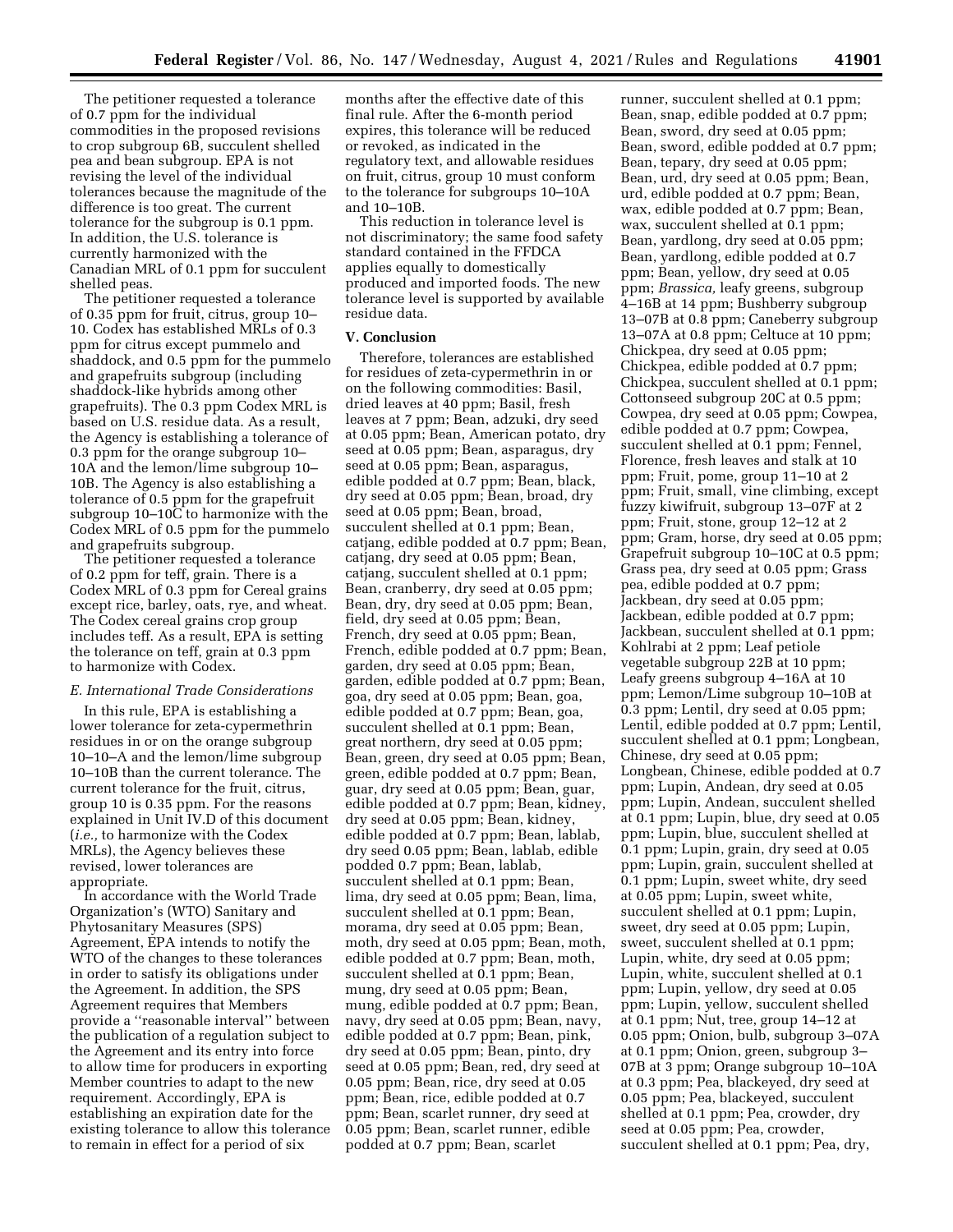dry seed at 0.05 ppm; Pea, dwarf, edible podded at 0.7 ppm; Pea, English, succulent shelled at 0.1 ppm; Pea, field, dry seed at 0.05 ppm; Pea, garden, dry seed at 0.05 ppm; Pea, garden, succulent shelled at 0.1 ppm; Pea, green, dry seed at 0.05 ppm; Pea, green, edible podded at 0.7 ppm; Pea, green, succulent shelled at 0.1 ppm; Pea, pigeon, dry seed at 0.05 ppm; Pea, pigeon, edible podded at 0.7 ppm; Pea, pigeon, succulent shelled at 0.1 ppm; Pea, snap, edible podded at 0.7 ppm; Pea, snow, edible podded at 0.7 ppm; Pea, southern, dry seed at 0.05 ppm; Pea, southern, succulent shelled at 0.1 ppm; Pea, sugar snap, edible podded at 0.7 ppm; Pea, winged, dry seed at 0.05 ppm; Pea, winged, edible podded at 0.7 ppm; Quinoa, grain at 3 ppm; Quinoa, hay at 6 ppm; Quinoa, straw at 20 ppm; Rapeseed subgroup 20A at 0.2 ppm; Soybean, vegetable, dry seed at 0.05 ppm; Soybean, vegetable, edible podded at 0.7 ppm; Soybean, vegetable, succulent shelled at 0.1 ppm; Sunflower subgroup 20B at 0.2 ppm; Teff, forage 3 ppm; Teff, grain at 0.3 ppm; Teff, hay at 6 ppm; Teff, straw at 7 ppm; Vegetable, brassica, head and stem, group 5–16 at 2 ppm; Vegetable, fruiting, group 8–10 at 0.2 ppm; Velvetbean, dry seed at 0.05 ppm; Velvetbean, edible podded at 0.7 ppm; Velvetbean, succulent shelled at 0.1 ppm; and Yam bean, African, dry seed at 0.05 ppm.

Tolerances are also removed for the following commodities due to establishment of tolerances for the above commodities: Berry group 13 at 0.8 ppm; Borage, seed at 0.2 ppm; *Brassica,* head and stem, subgroup 5A at 2.00 ppm; *Brassica,* leafy greens, subgroup 5B at 14.00 ppm; Cabbage at 2.00 ppm; Castor oil plant, seed at 0.2 ppm; Chinese tallowtree, seed at 0.2 ppm; Cilantro, leaves at 10 ppm; Cotton, undelinted seed at 0.5 ppm; Crambe, seed at 0.2 ppm; Cuphea, seed at 0.2 ppm; Echium, seed at 0.2 ppm; Euphorbia, seed at 0.2 ppm; Evening primrose, seed at 0.2 ppm; Flax, seed at 0.2 ppm; Fruit, citrus, group 10 at 0.35 ppm; Fruit, pome, group 11 at 2 ppm; Fruit, stone, group 12 at 1 ppm; Gold of pleasure, seed at 0.2 ppm; Grape at 2 ppm; Hare's-ear mustard, seed at 0.2 ppm; Jojoba, seed at 0.2 ppm; Lesquerella, seed at 0.2 ppm; Lunaria, seed at 0.2 ppm; Meadowfoam, seed at 0.2 ppm; Milkweed, seed at 0.2 ppm; Mustard, seed at 0.2 ppm; Niger seed, seed at 0.2 ppm; Nut, tree, group 14 at 0.05 ppm; Oil radish, seed at 0.2 ppm; Okra at 0.2 ppm; Onion, bulb at 0.10 ppm; Onion, green at 3.00 ppm; Pea and bean, dried shelled, except soybean

subgroup 6C at 0.05 ppm; Pea and bean, succulent shelled, subgroup 6B at 0.1 ppm; Pecan at 0.05 ppm; Pistachio at 0.05 ppm; Poppy, seed at 0.2 ppm; Rapeseed at 0.2 ppm; Rose hip, seed at 0.2 ppm; Safflower, seed at 0.2 ppm; Sesame, seed at 0.2 ppm; Stokes aster, seed at 0.2 ppm; Sunflower, seed at 0.2 ppm; Sweet rocket, seed at 0.2 ppm; Tallowwood, seed at 0.2 ppm; Tea oil plant, seed at 0.2 ppm; Turnip, greens at 14 ppm; Vegetable, fruiting, group 8 at 0.2 ppm; Vegetable, leafy, except brassica, group 4 at 10.00 ppm; Vegetable, legume, edible podded, subgroup 6A at 0.5 ppm; and Vernonia, seed at 0.2 ppm.

In addition, EPA is removing language from paragraph (a)(3) for tolerances that have expired. The tolerances for residues of alpha-cypermethrin on ''Fruit, citrus, group 10–10'' at 10 ppm and ''Hog, fat'' at 1.0 ppm expired on December 5, 2018, as indicated by the footnote associated with those entries in the table in paragraph (a)(3). EPA is removing those expired tolerances as part of this rule as a housekeeping measure.

## **VI. Statutory and Executive Order Reviews**

This action establishes and modifies tolerances under FFDCA section 408(d) in response to a petition submitted to the Agency. The Office of Management and Budget (OMB) has exempted these types of actions from review under Executive Order 12866, entitled ''Regulatory Planning and Review'' (58 FR 51735, October 4, 1993). Because this action has been exempted from review under Executive Order 12866, this action is not subject to Executive Order 13211, entitled ''Actions Concerning Regulations That Significantly Affect Energy Supply, Distribution, or Use'' (66 FR 28355, May 22, 2001) or Executive Order 13045, entitled ''Protection of Children from Environmental Health Risks and Safety Risks'' (62 FR 19885, April 23, 1997). This action does not contain any information collections subject to OMB approval under the Paperwork Reduction Act (PRA) (44 U.S.C. 3501 *et seq.*), nor does it require any special considerations under Executive Order 12898, entitled ''Federal Actions to Address Environmental Justice in Minority Populations and Low-Income Populations'' (59 FR 7629, February 16, 1994).

Since tolerances and exemptions that are established on the basis of a petition under FFDCA section 408(d), such as the tolerances in this final rule, do not require the issuance of a proposed rule, the requirements of the Regulatory

Flexibility Act (RFA) (5 U.S.C. 601 *et seq.*), do not apply.

This action directly regulates growers, food processors, food handlers, and food retailers, not States or Tribes, nor does this action alter the relationships or distribution of power and responsibilities established by Congress in the preemption provisions of FFDCA section  $408(n)(4)$ . As such, the Agency has determined that this action will not have a substantial direct effect on States or Tribal Governments, on the relationship between the National Government and the States or Tribal Governments, or on the distribution of power and responsibilities among the various levels of government or between the Federal Government and Indian Tribes. Thus, the Agency has determined that Executive Order 13132, entitled ''Federalism'' (64 FR 43255, August 10, 1999) and Executive Order 13175, entitled ''Consultation and Coordination with Indian Tribal Governments'' (65 FR 67249, November 9, 2000) do not apply to this action. In addition, this action does not impose any enforceable duty or contain any unfunded mandate as described under Title II of the Unfunded Mandates Reform Act (UMRA) (2 U.S.C. 1501 *et seq.*).

This action does not involve any technical standards that would require Agency consideration of voluntary consensus standards pursuant to section 12(d) of the National Technology Transfer and Advancement Act (NTTAA) (15 U.S.C. 272 note).

### **VII. Congressional Review Act (CRA)**

Pursuant to the CRA (5 U.S.C. 801 *et seq.*), EPA will submit a report containing this rule and other required information to the U.S. Senate, the U.S. House of Representatives, and the Comptroller General of the United States prior to publication of the rule in the **Federal Register**. This action is not a ''major rule'' as defined by 5 U.S.C. 804(2).

### **List of Subjects in 40 CFR Part 180**

Environmental protection, Administrative practice and procedure, Agricultural commodities, Pesticides and pests, Reporting and recordkeeping requirements.

Dated: July 22, 2021.

#### **Marietta Echeverria,**

*Acting Director, Registration Division, Office of Pesticide Programs.* 

Therefore, for the reasons stated in the preamble, EPA is amending 40 CFR chapter I as follows: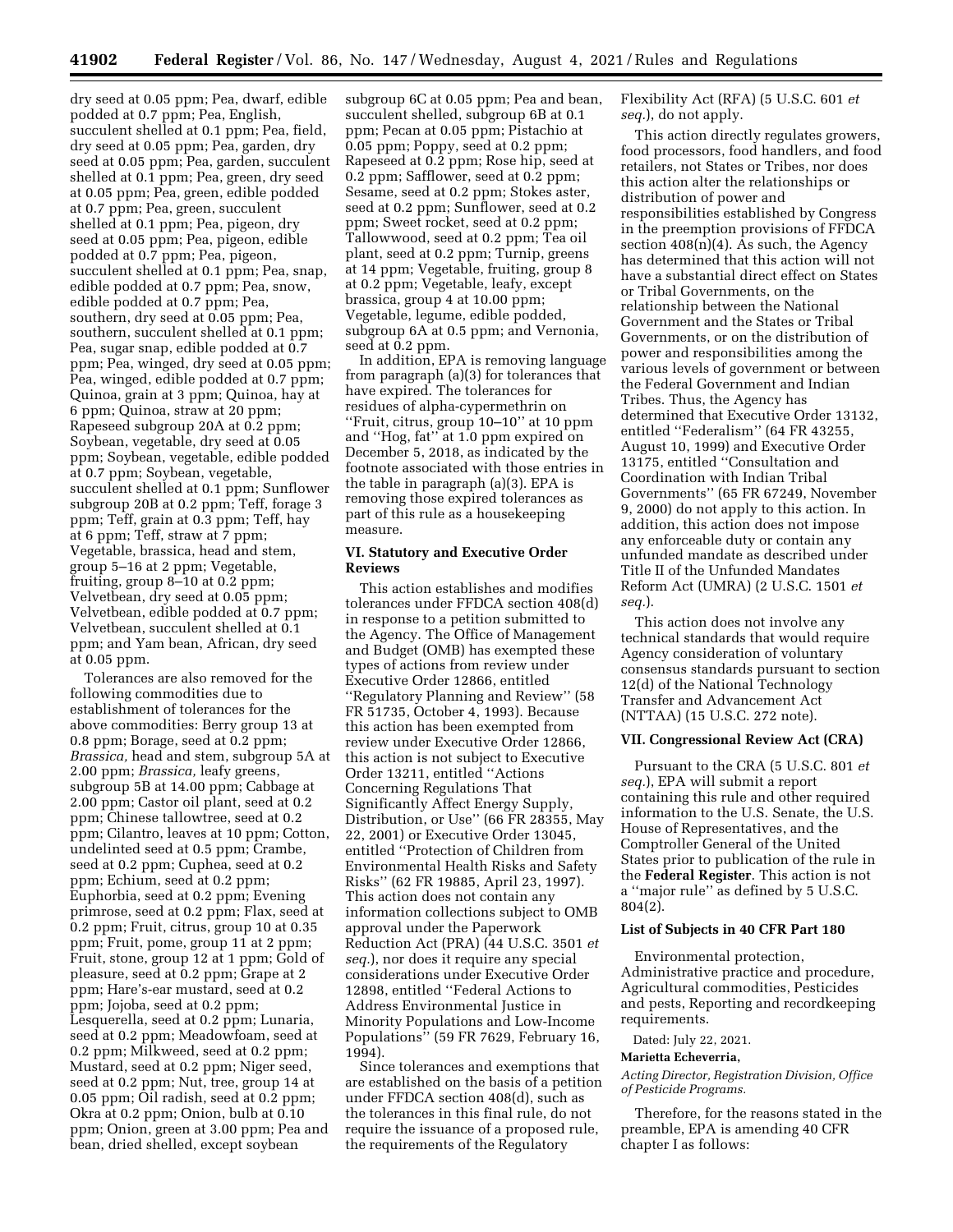## PART 180-TOLERANCES AND **EXEMPTIONS FOR PESTICIDE CHEMICAL RESIDUES IN FOOD**

■ 1. The authority citation for part 180 continues to read as follows:

Authority: 21 U.S.C. 321(q), 346a and 371.

# $\blacksquare$  2. In § 180.418:

 $\blacksquare$  a. Amend paragraph (a)(2) by revising the table; and  $\blacksquare$  b. Amend the table in paragraph (a)(3)

by:

 $\blacksquare$  i. Adding the heading "Table 3 to Paragraph  $(a)(3)$ ";

is it. Removing the entries "Fruit, citrus,<br>group  $10-10^{1}$ " and "Hog, fat<sup>1</sup>"; and<br>iii. Removing the corresponding footnote 1.

TABLE 2 TO PARAGRAPH (a)(2)

The additions and revisions read as follows:

e.

§180.418 Cypermethrin and isomers alpha-cypermethrin and zeta-cypermethrin; tolerances for residues.

 $\star$  $\star$  $\star$  $\star$  $\star$ 

 $(a)(2) * * * *$ 

| Commodity | Parts per<br>million |
|-----------|----------------------|
|           | 15                   |
|           | 30                   |
|           | 0.50                 |
|           | 6                    |
|           | 8                    |
|           | 40                   |
|           | 0.60                 |
|           | 0.50                 |
|           | 3.0                  |
|           | 6.0                  |
|           | 20.0                 |
|           | 40                   |
|           | 7                    |
|           | 0.05                 |
|           | 0.05                 |
|           | 0.05                 |
|           | 0.7                  |
|           | 0.05                 |
|           | 0.05                 |
|           | 0.1                  |
|           | 0.05                 |
|           | 0.7                  |
|           | 0.1                  |
|           | 0.05                 |
|           | 0.05                 |
|           | 0.05                 |
|           | 0.05                 |
|           | 0.7                  |
|           | 0.05                 |
|           | 0.7                  |
|           | 0.05                 |
|           | 0.7                  |
|           | 0.1                  |
|           | 0.05                 |
|           | 0.05                 |
|           | 0.7                  |
|           | 0.05<br>0.7          |
|           | 0.05                 |
|           | 0.7                  |
|           | 0.05                 |
|           | 0.7                  |
|           | 0.1                  |
|           | 0.05                 |
|           | 0.1                  |
|           | 0.05                 |
|           | 0.05                 |
|           | 0.7                  |
|           | 0.1                  |
|           | 0.05                 |
|           | 0.7                  |
|           | 0.05                 |
|           | 0.7                  |
|           | 0.05                 |
|           |                      |
|           | 0.05                 |
|           | 0.05                 |
|           | 0.05<br>0.7          |
|           | 0.05                 |
|           | 0.7                  |
|           |                      |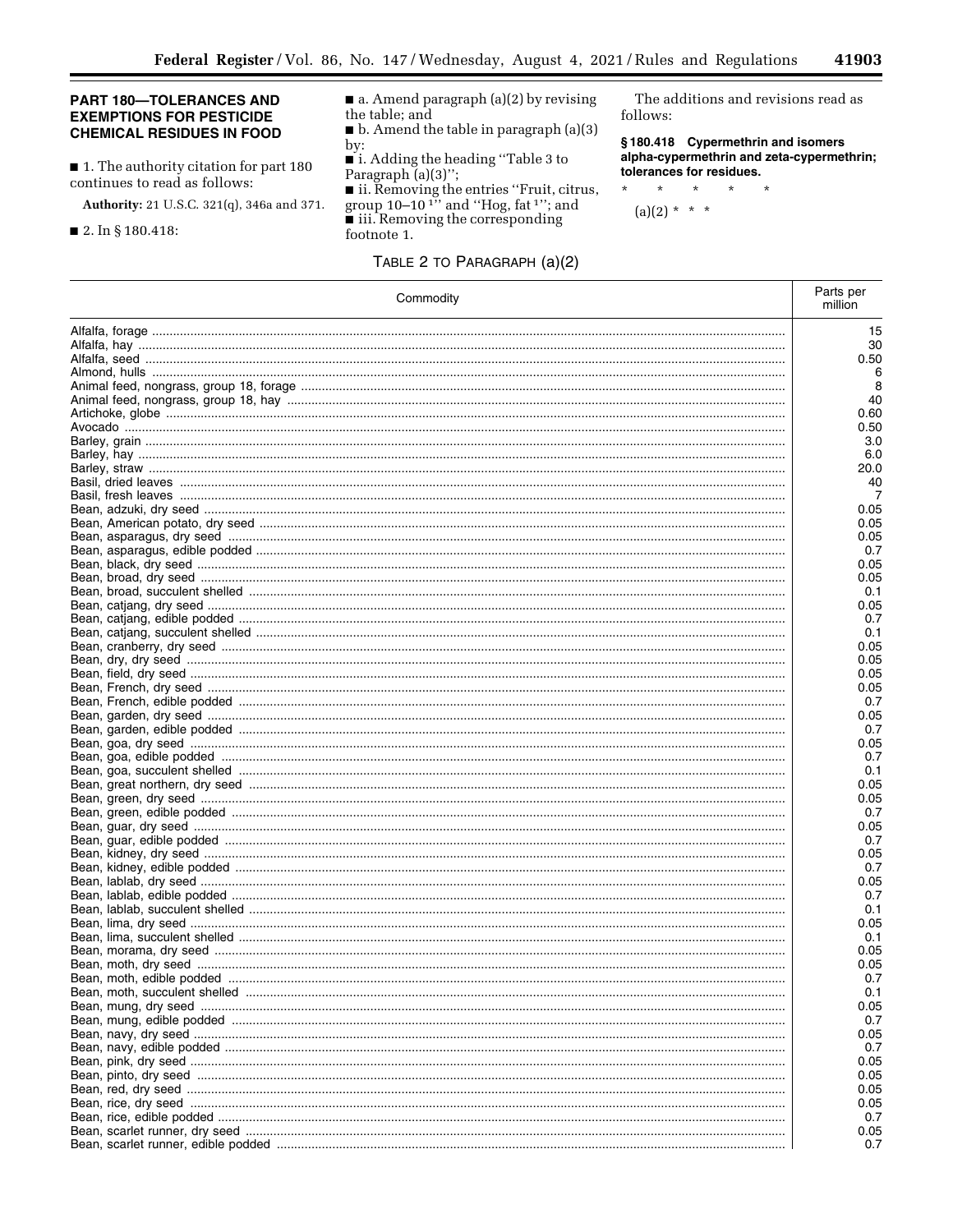-

# TABLE 2 TO PARAGRAPH (a)(2)-Continued

| Commodity                                                                                                                 | Parts per<br>million |
|---------------------------------------------------------------------------------------------------------------------------|----------------------|
|                                                                                                                           | 0.1                  |
|                                                                                                                           | 0.7                  |
|                                                                                                                           | 0.05                 |
|                                                                                                                           | 0.7<br>0.05          |
|                                                                                                                           | 0.05                 |
|                                                                                                                           | 0.7                  |
|                                                                                                                           | 0.7                  |
|                                                                                                                           | 0.1                  |
|                                                                                                                           | 0.05<br>0.7          |
|                                                                                                                           | 0.05                 |
|                                                                                                                           | 0.05                 |
|                                                                                                                           | 0.20                 |
|                                                                                                                           | -14                  |
|                                                                                                                           | 3.0<br>6.0           |
|                                                                                                                           | 20.0                 |
|                                                                                                                           | 0.8                  |
|                                                                                                                           | 0.8                  |
|                                                                                                                           | 0.50                 |
|                                                                                                                           | 0.4<br>1.00          |
|                                                                                                                           | 0.2                  |
|                                                                                                                           | 0.05                 |
|                                                                                                                           | 10                   |
|                                                                                                                           | 0.05                 |
|                                                                                                                           | 0.7<br>0.1           |
|                                                                                                                           | 0.4                  |
|                                                                                                                           | 1.8                  |
|                                                                                                                           | 4.0                  |
|                                                                                                                           | 9.0                  |
|                                                                                                                           | 0.05<br>30           |
|                                                                                                                           | 0.05                 |
|                                                                                                                           | 30                   |
|                                                                                                                           | 15.00                |
|                                                                                                                           | 0.05                 |
|                                                                                                                           | 15.00<br>0.5         |
|                                                                                                                           | 0.05                 |
|                                                                                                                           | 0.7                  |
|                                                                                                                           | 0.1                  |
|                                                                                                                           | 0.05                 |
|                                                                                                                           | 0.4<br>0.4           |
|                                                                                                                           | 10                   |
| Food commodities/feed commodities (other than those covered by a higher tolerance as a result of use on growing crops) in | 0.05                 |
|                                                                                                                           | 0.35                 |
|                                                                                                                           | 2                    |
|                                                                                                                           | 2                    |
|                                                                                                                           | 1.00                 |
|                                                                                                                           | 0.2                  |
|                                                                                                                           | 0.05                 |
|                                                                                                                           | 10.0                 |
|                                                                                                                           | 0.05                 |
|                                                                                                                           | 0.5                  |
|                                                                                                                           | 10<br>35             |
|                                                                                                                           | 0.05                 |
|                                                                                                                           | 0.7                  |
|                                                                                                                           | 0.1                  |
|                                                                                                                           | 0.05                 |
|                                                                                                                           | 1.00                 |
|                                                                                                                           | 0.2<br>0.05          |
|                                                                                                                           | 0.05                 |
|                                                                                                                           | 0.7                  |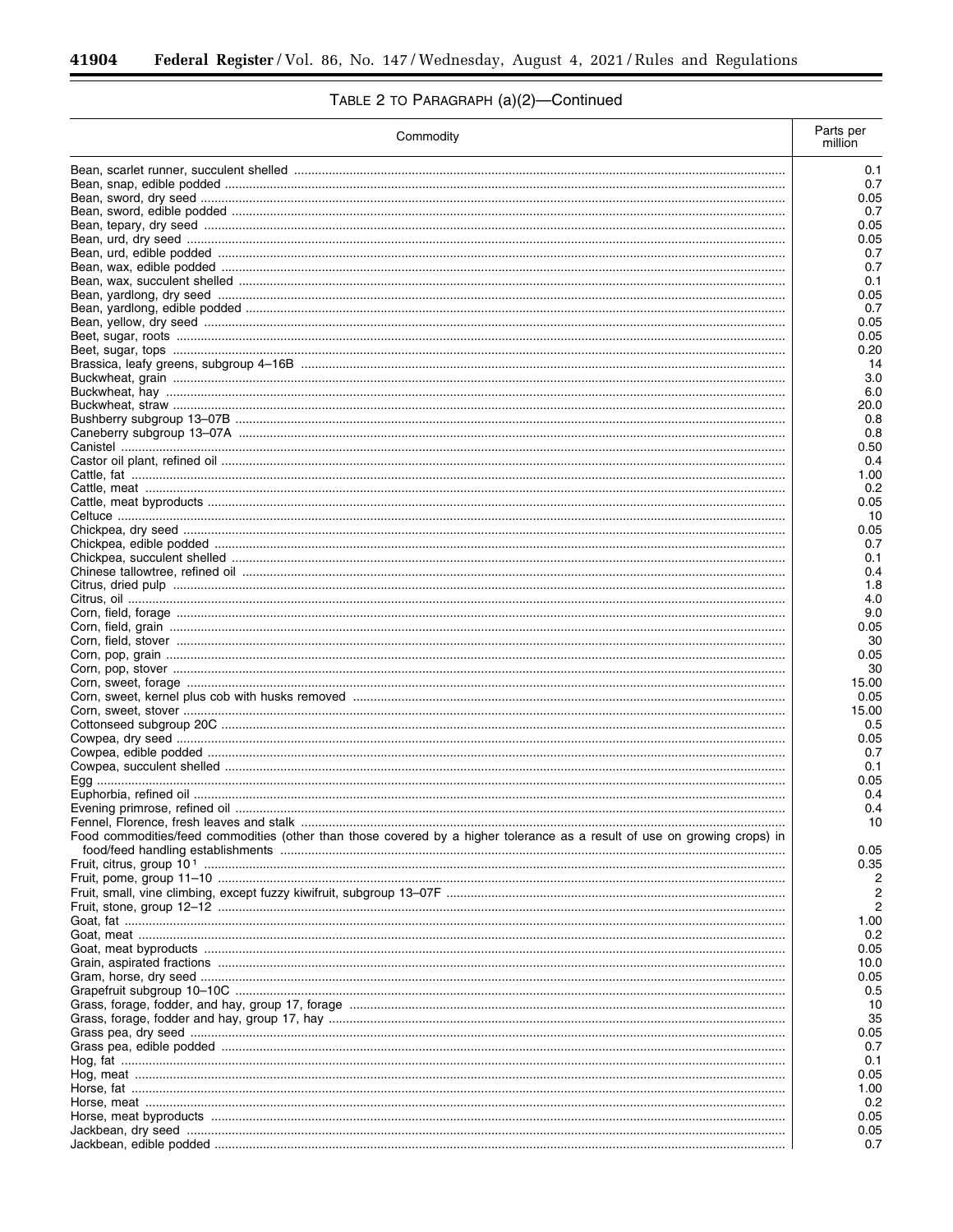$\overline{\phantom{a}}$ 

# TABLE 2 TO PARAGRAPH (a)(2)-Continued

| Commodity | Parts per<br>million |
|-----------|----------------------|
|           | 0.1                  |
|           | 0.4                  |
|           | 2                    |
|           | 10<br>10             |
|           | 0.3                  |
|           | 0.05                 |
|           | 0.7                  |
|           | 0.1                  |
|           | 0.05<br>0.7          |
|           | 0.05                 |
|           | 0.1                  |
|           | 0.05                 |
|           | 0.1                  |
|           | 0.05                 |
|           | 0.1<br>0.05          |
|           | 0.1                  |
|           | 0.05                 |
|           | 0.1                  |
|           | 0.05                 |
|           | 0.1                  |
|           | 0.05                 |
|           | 0.1                  |
|           | 0.70<br>2.50         |
|           | 0.4                  |
|           | 0.05                 |
|           | 3.0                  |
|           | 6.0                  |
|           | 20.0                 |
|           | 0.1                  |
|           | 3<br>0.3             |
|           | 0.50                 |
|           | 0.05                 |
|           | 0.1                  |
|           | 0.05                 |
|           | 0.1                  |
|           | 0.05                 |
|           | 0.7<br>0.1           |
|           | 0.05                 |
|           | 0.05                 |
|           | 0.1                  |
|           | 0.05                 |
|           | 0.7                  |
|           | 0.1                  |
|           | 0.05                 |
|           | 0.7<br>0.1           |
|           | 0.7                  |
|           | 0.7                  |
|           | 0.05                 |
|           | 0.1                  |
|           | 0.7                  |
|           | 0.05                 |
|           | 0.7<br>0.05          |
|           | 0.05                 |
|           | 0.05                 |
|           | З                    |
|           | 6                    |
|           | 20                   |
|           | 0.2                  |
|           | 1.50                 |
|           | 6.00<br>1.5          |
|           | 0.4                  |
|           | 3.0                  |